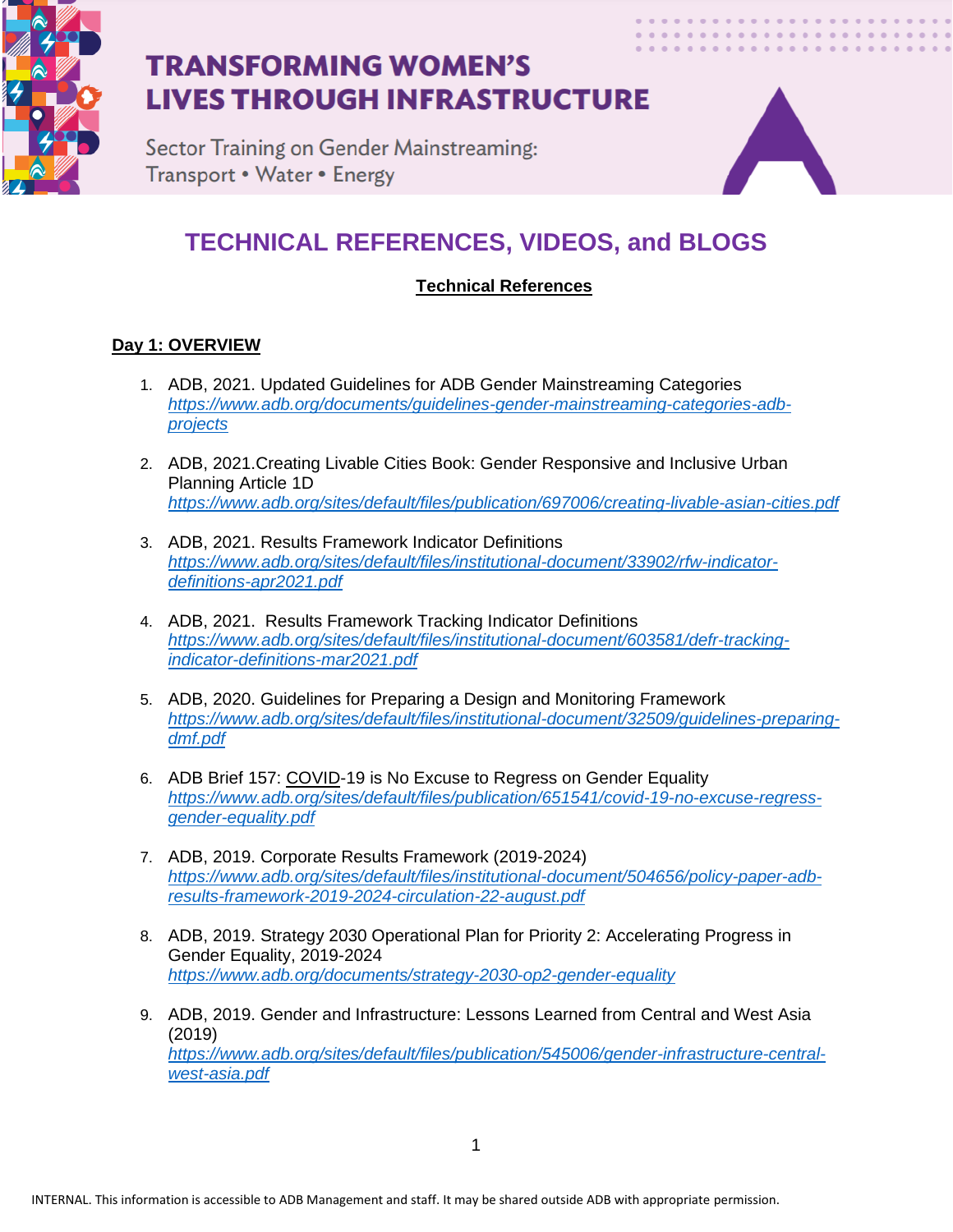

Sector Training on Gender Mainstreaming: Transport • Water • Energy



- 10. ADB, 2018. Strategy 2030 *[https://www.adb.org/sites/default/files/institutional-document/435391/strategy-2030](https://www.adb.org/sites/default/files/institutional-document/435391/strategy-2030-main-document.pdf) [main-document.pdf](https://www.adb.org/sites/default/files/institutional-document/435391/strategy-2030-main-document.pdf)*
- 11. ADB, 2018. Gender Equality and SDGs in Asia and the Pacific: Baseline and Pathways for Transformative Change by 2030 *[https://www.adb.org/sites/default/files/publication/461211/gender-equality-sdgs-asia](https://www.adb.org/sites/default/files/publication/461211/gender-equality-sdgs-asia-pacific.pdf)[pacific.pdf](https://www.adb.org/sites/default/files/publication/461211/gender-equality-sdgs-asia-pacific.pdf)*
- 12. ADB, 2015. Balancing the Burden: Desk Review of Women's Time Poverty and Infrastructure in Asia Pacific *<https://www.adb.org/sites/default/files/publication/177465/sdcc-balancing-burden.pdf>*
- 13. ADB Tip Sheet, 2014. Gender-Inclusive Disaster Risk Management *<https://www.adb.org/documents/tip-sheet-gender-inclusive-disaster-risk-management>*
- 14. ADB Tip Sheet, 2013. Gender-Inclusive Approaches in Urban Development *[https://www.adb.org/documents/tip-sheet-gender-inclusive-approaches-urban](https://www.adb.org/documents/tip-sheet-gender-inclusive-approaches-urban-development)[development](https://www.adb.org/documents/tip-sheet-gender-inclusive-approaches-urban-development)*
- 15. UNOPS, 2020. Infrastructure for Gender Equality and the Empowerment of Women *[https://content.unops.org/publications/UNOPS-Infrastructure-for-Gender-Equality-and](https://content.unops.org/publications/UNOPS-Infrastructure-for-Gender-Equality-and-the-Empowerment-of-women.pdf?mtime=20200701120805)[the-Empowerment-of-women.pdf?mtime=20200701120805](https://content.unops.org/publications/UNOPS-Infrastructure-for-Gender-Equality-and-the-Empowerment-of-women.pdf?mtime=20200701120805)*
- 16. UNOPS and UN Women, 2019. Guides on Integrating Gender Into Infrastructure Development in Asia and the Pacific *[https://asiapacific.unwomen.org/en/digital-library/publications/2019/03/guides-on](https://asiapacific.unwomen.org/en/digital-library/publications/2019/03/guides-on-integrating-gender-into-infrastructure-development)[integrating-gender-into-infrastructure-development](https://asiapacific.unwomen.org/en/digital-library/publications/2019/03/guides-on-integrating-gender-into-infrastructure-development)*
- 17. UNOPS, 2021. SustainABLE: Designing projects with greater impact Ideas to align your project to targets and themes in the Sustainable Development Goals *[https://sustainable.unops.org](https://sustainable.unops.org/)*
- 18. UN Women, 2019. Safe Cities and Safe Public Spaces for Women and Girls Global Flagship Initiative: International Compendium of Practices *[https://www.unwomen.org/-](https://www.unwomen.org/-/media/headquarters/attachments/sections/library/publications/2019/safe-cities-and-safe-public-spaces-compendium-of-practices-en.pdf?la=en&vs=2609) [/media/headquarters/attachments/sections/library/publications/2019/safe-cities-and-safe](https://www.unwomen.org/-/media/headquarters/attachments/sections/library/publications/2019/safe-cities-and-safe-public-spaces-compendium-of-practices-en.pdf?la=en&vs=2609)[public-spaces-compendium-of-practices-en.pdf?la=en&vs=2609](https://www.unwomen.org/-/media/headquarters/attachments/sections/library/publications/2019/safe-cities-and-safe-public-spaces-compendium-of-practices-en.pdf?la=en&vs=2609)*

### **Day 2: TRANSPORT**

1. ADB, 2013. Gender Tool Kit: Transport-Maximizing the Benefits of Improved Mobility for All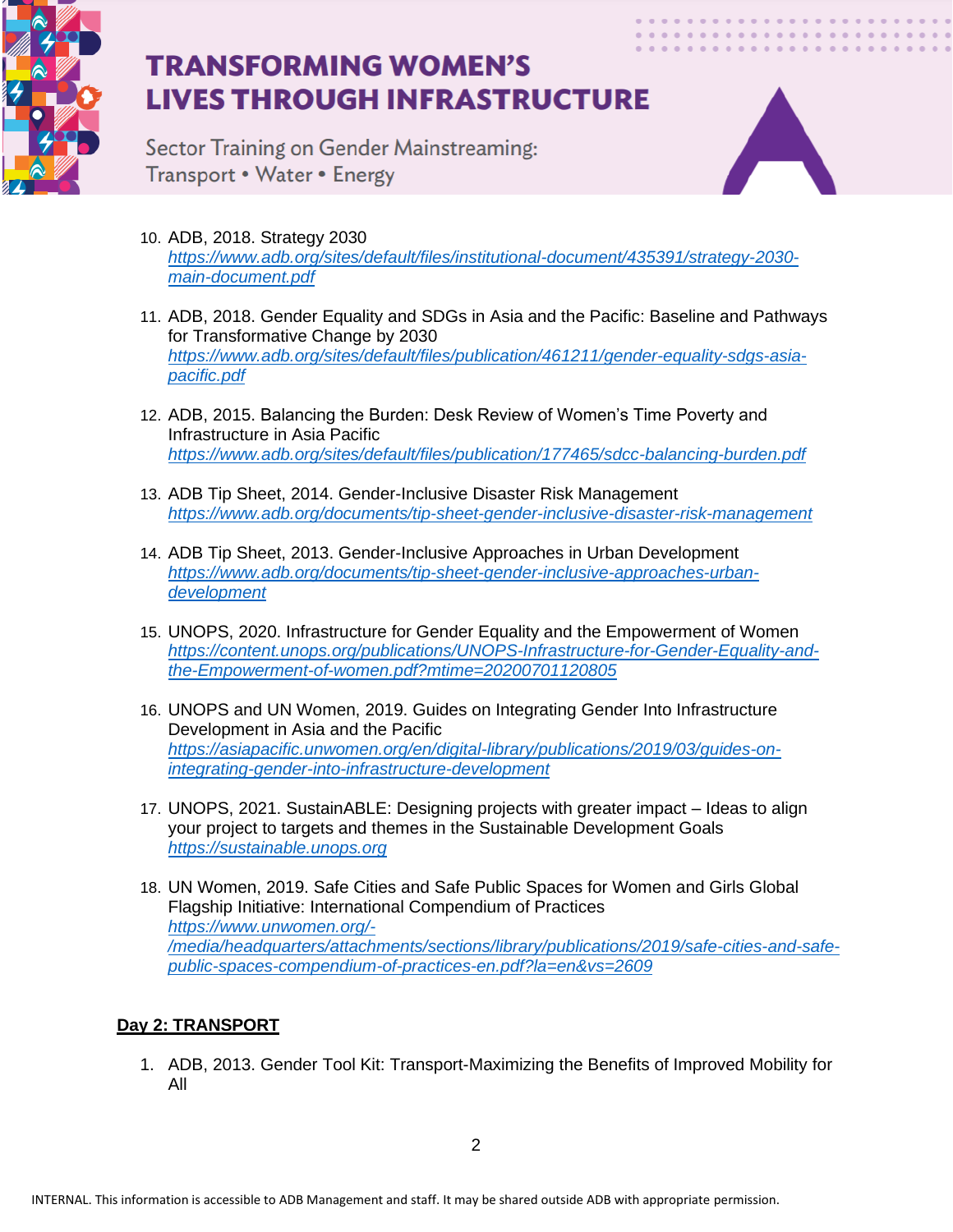

Sector Training on Gender Mainstreaming: Transport • Water • Energy



*[https://www.adb.org/documents/gender-tool-kit-transport-maximizing-benefits-improved](https://www.adb.org/documents/gender-tool-kit-transport-maximizing-benefits-improved-mobility-all)[mobility-all](https://www.adb.org/documents/gender-tool-kit-transport-maximizing-benefits-improved-mobility-all)*

- 2. ADB Policy Brief, 2015: A Safe Public Transportation Environment for Women and Girls *[https://www.adb.org/sites/default/files/publication/179182/safe-public-transport-women](https://www.adb.org/sites/default/files/publication/179182/safe-public-transport-women-girls.pdf)[girls.pdf](https://www.adb.org/sites/default/files/publication/179182/safe-public-transport-women-girls.pdf)*
- 3. World Bank Good Practice Note: Addressing Sexual Exploitation and Abuse and Sexual Harassment (SEA/SH) in Investment Project Financing Involving Major Civil Works *[https://thedocs.worldbank.org/en/doc/741681582580194727-](https://thedocs.worldbank.org/en/doc/741681582580194727-0290022020/original/ESFGoodPracticeNoteonGBVinMajorCivilWorksv2.pdf) [0290022020/original/ESFGoodPracticeNoteonGBVinMajorCivilWorksv2.pdf](https://thedocs.worldbank.org/en/doc/741681582580194727-0290022020/original/ESFGoodPracticeNoteonGBVinMajorCivilWorksv2.pdf)*
- 4. ADB's commitments to Continuous Advancement of Standards to Prevent Sexual Harassment, Abuse, and Exploitation (MDBs Joint Statement, 2018) *[https://www.worldbank.org/en/news/statement/2018/04/24/joint-statement-of-ifis-on](https://www.worldbank.org/en/news/statement/2018/04/24/joint-statement-of-ifis-on-continuous-advancement-of-standards-to-prevent-sexual-harassment-abuse-exploitation)[continuous-advancement-of-standards-to-prevent-sexual-harassment-abuse-exploitation](https://www.worldbank.org/en/news/statement/2018/04/24/joint-statement-of-ifis-on-continuous-advancement-of-standards-to-prevent-sexual-harassment-abuse-exploitation)*
- 5. International Transport Forum/OECD, 2021.Transport Innovation for Sustainable Development: A Gender Perspective [https://www.itf-oecd.org/sites/default/files/docs/transport-innovation-sustainable](https://www.itf-oecd.org/sites/default/files/docs/transport-innovation-sustainable-development-gender.pdf)[development-gender.pdf](https://www.itf-oecd.org/sites/default/files/docs/transport-innovation-sustainable-development-gender.pdf)
- 6. Ola Mobility Institute, 2019. What do Women and Girls Want from Urban Mobility **Systems** *[https://olawebcdn.com/ola-institute/ola\\_women\\_and\\_mobility.pdf](https://olawebcdn.com/ola-institute/ola_women_and_mobility.pdf)*
- 7. Sonal Shah, 2021. Moving Towards Gender Equitable Public Transport Operations in a post Covid-19 World [https://transport-links.com/download/final-report-moving-towards-gender-equitable](https://transport-links.com/download/final-report-moving-towards-gender-equitable-public-transport-operations-in-a-post-covid-19-world/)[public-transport-operations-in-a-post-covid-19-world/](https://transport-links.com/download/final-report-moving-towards-gender-equitable-public-transport-operations-in-a-post-covid-19-world/)
- 8. World Bank, 2010. Making Transport Work for Women and Men: Tools for Task Teams *[https://openknowledge.worldbank.org/bitstream/handle/10986/12555/687500ESW0P110](https://openknowledge.worldbank.org/bitstream/handle/10986/12555/687500ESW0P1100ng0Transport0WorkFor.pdf?sequence=1&isAllowed=y) [0ng0Transport0WorkFor.pdf?sequence=1&isAllowed=y](https://openknowledge.worldbank.org/bitstream/handle/10986/12555/687500ESW0P1100ng0Transport0WorkFor.pdf?sequence=1&isAllowed=y)*

RRPs of Projects used as Case Studies:

- 1. Fiji: Fiji Airways COVID-19 Liquidity Support Facility *<https://www.adb.org/sites/default/files/project-documents/54311/54311-001-rrp-en.pdf>*
- 2. India: Delhi-Meerut Regional Rapid Transit System Investment Project *<https://www.adb.org/sites/default/files/project-documents/51073/51073-002-rrp-en.pdf>*
- 3. Kiribati: Outer Islands Transport Infrastructure Investment Project *<https://www.adb.org/sites/default/files/project-documents/53043/53043-001-rrp-en.pdf>*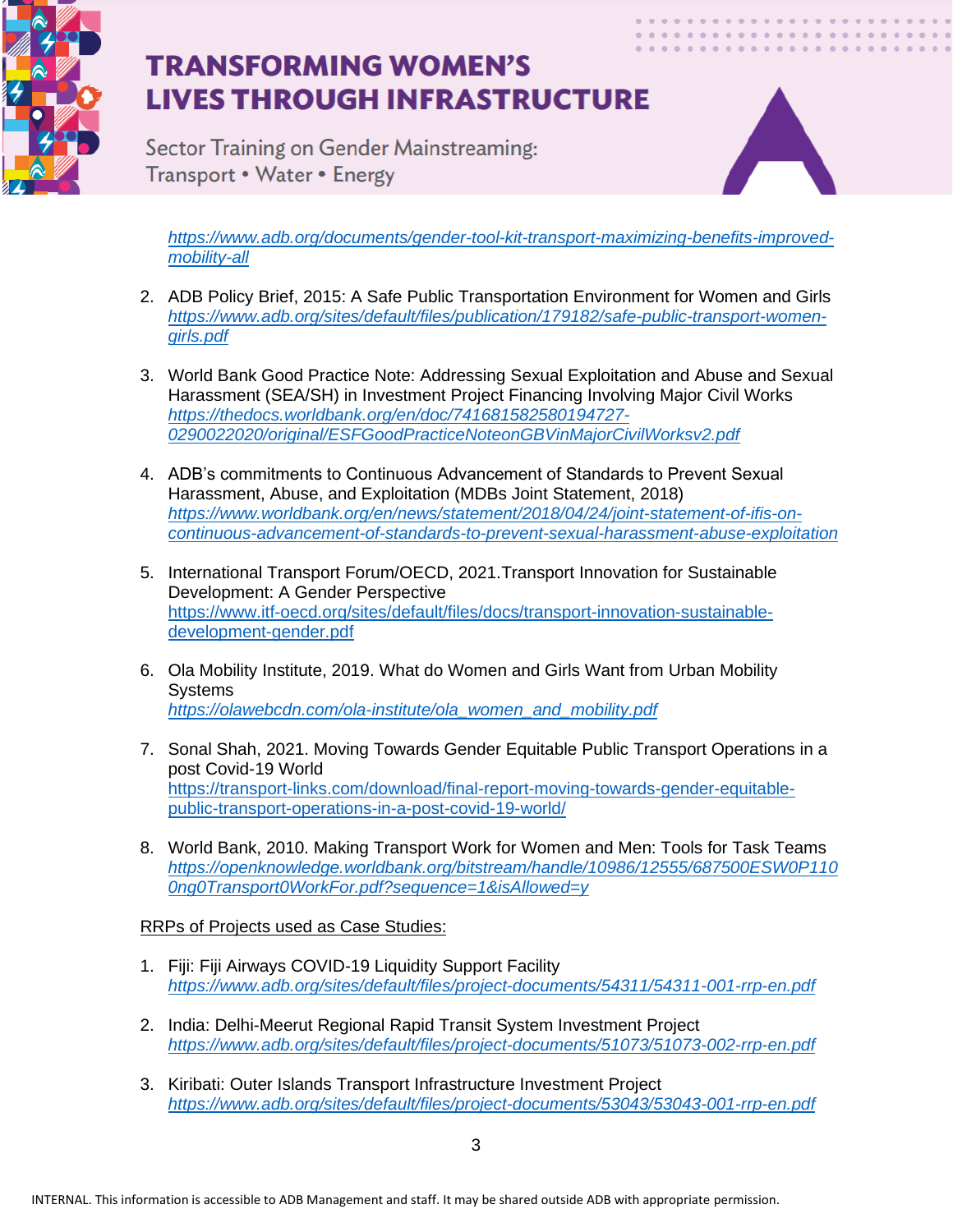

Sector Training on Gender Mainstreaming: Transport • Water • Energy



- 4. Pakistan Karachi Bus Rapid Transit Red Line Project *<https://www.adb.org/sites/default/files/project-documents/47279/47279-002-rrp-en.pdf>*
- 5. Philippines: Malolos-Clark Highway Project *<https://www.adb.org/sites/default/files/project-documents/52083/52083-001-rrp-en.pdf>*

### **Day 3: WATER**

- 1. ADB Gender Checklist. Water Supply and Sanitation *<https://www.adb.org/publications/gender-checklist-water-supply-and-sanitation>*
- 2. ADB Gender Checklist: Agriculture *<https://www.adb.org/publications/gender-checklist-agriculture>*
- 3. ADB Brief, 2014. Women, Water and Leadership *[https://www.adb.org/sites/default/files/publication/150953/women-water-and](https://www.adb.org/sites/default/files/publication/150953/women-water-and-leadership.pdf)[leadership.pdf](https://www.adb.org/sites/default/files/publication/150953/women-water-and-leadership.pdf)*
- 4. ADB, 2020. Enhancing Women-Focused Investments in Climate and Disaster Resilience *[https://www.adb.org/sites/default/files/publication/605606/women-focused-climate](https://www.adb.org/sites/default/files/publication/605606/women-focused-climate-disaster-resilience.pdf)[disaster-resilience.pdf](https://www.adb.org/sites/default/files/publication/605606/women-focused-climate-disaster-resilience.pdf)*
- 5. Global Water Partnership, 2017. Gender Equality and Inclusion in Water Resources Management *[https://www.gwp.org/globalassets/global/about-gwp/publications/gender/gender-action](https://www.gwp.org/globalassets/global/about-gwp/publications/gender/gender-action-piece.pdf)[piece.pdf](https://www.gwp.org/globalassets/global/about-gwp/publications/gender/gender-action-piece.pdf)*
- 6. UN Women Issue Brief, 2018. Gender Equality in the 2030 Agenda: Gender-Responsive Water and Sanitation Systems *[https://www.unwomen.org/-](https://www.unwomen.org/-/media/headquarters/attachments/sections/library/publications/2018/issue-brief-gender-responsive-water-and-sanitation-systems-en.pdf?la=en&vs=3915) [/media/headquarters/attachments/sections/library/publications/2018/issue-brief-gender](https://www.unwomen.org/-/media/headquarters/attachments/sections/library/publications/2018/issue-brief-gender-responsive-water-and-sanitation-systems-en.pdf?la=en&vs=3915)[responsive-water-and-sanitation-systems-en.pdf?la=en&vs=3915](https://www.unwomen.org/-/media/headquarters/attachments/sections/library/publications/2018/issue-brief-gender-responsive-water-and-sanitation-systems-en.pdf?la=en&vs=3915)*
- 7. Water and Sanitation Program, 2010. Gender in Water and Sanitation *<https://www.wsp.org/sites/wsp/files/publications/WSP-gender-water-sanitation.pdf>*
- 8. World Bank, 2016. Tool Kit for Mainstreaming Gender in Water Operations *[https://documents1.worldbank.org/curated/en/922021536852796350/pdf/Toolkit-for-](https://documents1.worldbank.org/curated/en/922021536852796350/pdf/Toolkit-for-Mainstreaming-Gender-in-Water-Operations.pdf)[Mainstreaming-Gender-in-Water-Operations.pdf](https://documents1.worldbank.org/curated/en/922021536852796350/pdf/Toolkit-for-Mainstreaming-Gender-in-Water-Operations.pdf)*
- 9. World Bank, 2019. Women in Water Utilities Breaking Barriers *[https://openknowledge.worldbank.org/bitstream/handle/10986/32319/140993.pdf?seque](https://openknowledge.worldbank.org/bitstream/handle/10986/32319/140993.pdf?sequence=9&isAllowed=y) [nce=9&isAllowed=y](https://openknowledge.worldbank.org/bitstream/handle/10986/32319/140993.pdf?sequence=9&isAllowed=y)*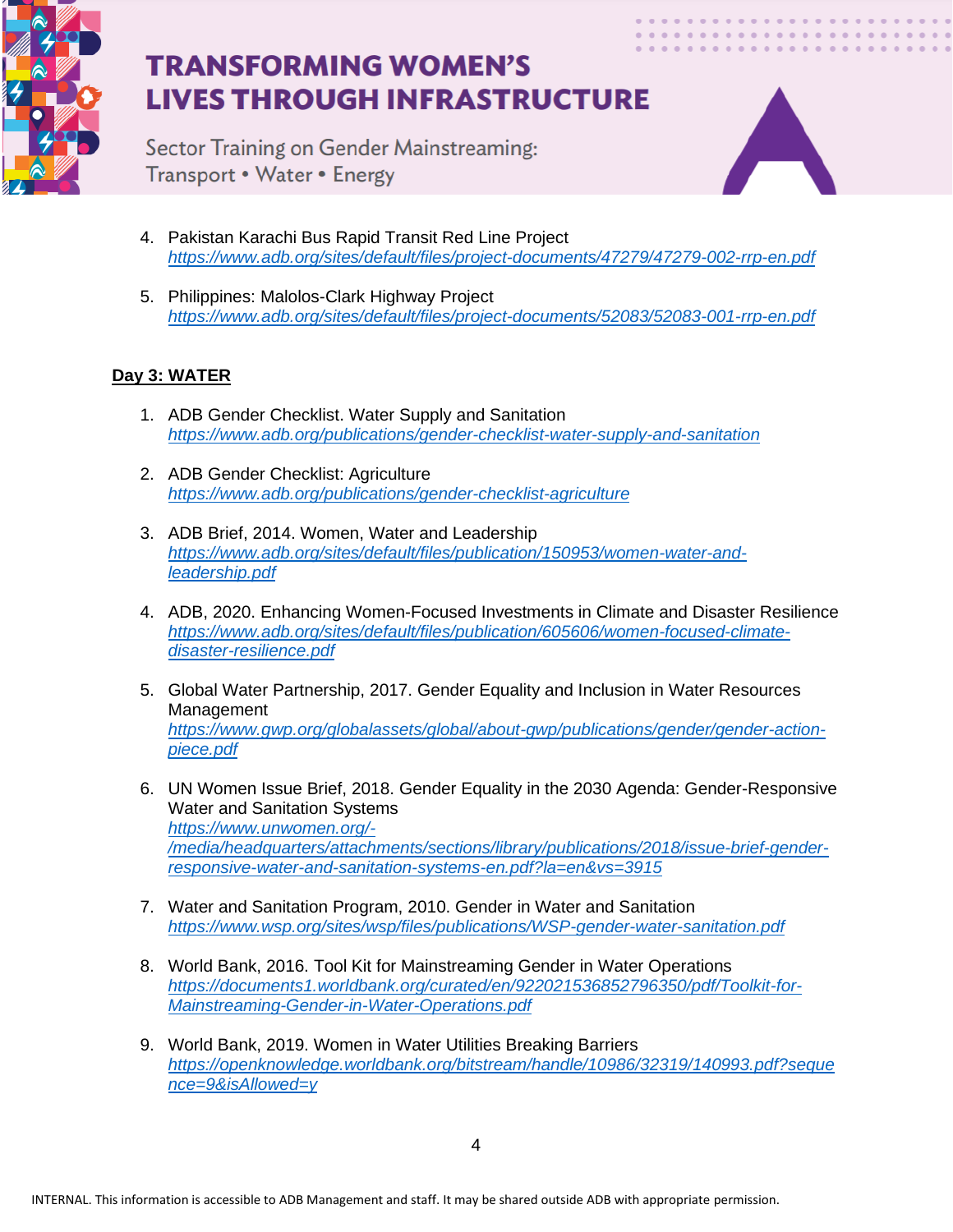

Sector Training on Gender Mainstreaming: Transport • Water • Energy



### RRPs of Projects used as Case Studies:

- 1. India: West Bengal Drinking Water Sector Improvement Project *<https://www.adb.org/sites/default/files/project-documents/49107/49107-006-rrp-en.pdf>*
- 2. PRC: Climate Resilient and Smart Urban Water Infrastructure Project *<https://www.adb.org/sites/default/files/project-documents/52090/52090-001-rrp-en.pdf>*
- 3. Philippines: Southeast Asia Urban Services (SURF) TA facility: Smart Flood Early Warning, Information and Mitigation System *[https://www.adb.org/sites/default/files/project-documents/52064/52064-001-dpta](https://www.adb.org/sites/default/files/project-documents/52064/52064-001-dpta-en_0.pdf)[en\\_0.pdf](https://www.adb.org/sites/default/files/project-documents/52064/52064-001-dpta-en_0.pdf)*
- 4. TA Paper: Accelerating Sanitation for All *<https://www.adb.org/sites/default/files/project-documents/53266/53266-001-tar-en.pdf>*
- 5. Bangladesh: Participatory Small Scale Water Resources Sector Project *<https://www.adb.org/sites/default/files/project-document/64848/39432-ban-rrp.pdf>*
- 6. Tajikistan: Water Resources Management in Pyanj River Basin Project + Additional Financing *<https://www.adb.org/sites/default/files/project-document/198866/47181-002-rrp.pdf>*

### **Day 4: ENERGY**

- 1. ADB, 2012. Gender Tool Kit: Energy Going Beyond the Meter *<https://www.adb.org/documents/gender-tool-kit-energy-going-beyond-meter>*
- 2. ADB, 2016. Going Beyond the Meter: Inclusive Energy Solutions in South Asia (Conference Report) *[https://www.adb.org/sites/default/files/publication/186150/energy-solutions-south](https://www.adb.org/sites/default/files/publication/186150/energy-solutions-south-asia.pdf)[asia.pdf](https://www.adb.org/sites/default/files/publication/186150/energy-solutions-south-asia.pdf)*
- 3. ADB Tip Sheet, 2018. Gender Inclusive Approaches in the Energy Sector *<https://www.adb.org/documents/tip-sheet-gender-inclusive-approaches-energy>*
- 4. ADB, 2018. Gender Equality and Social Inclusion Assessment of the Energy Sector: Enhancing Social Sustainability of Energy Development in Nepal *[https://www.adb.org/sites/default/files/publication/401781/gender-equality-social](https://www.adb.org/sites/default/files/publication/401781/gender-equality-social-inclusion-assessment-energy-nepal.pdf)[inclusion-assessment-energy-nepal.pdf](https://www.adb.org/sites/default/files/publication/401781/gender-equality-social-inclusion-assessment-energy-nepal.pdf)*
- 5. ADB, 2018. Energy Technology Innovation in South Asia: Implications for Gender Equality and Social Inclusion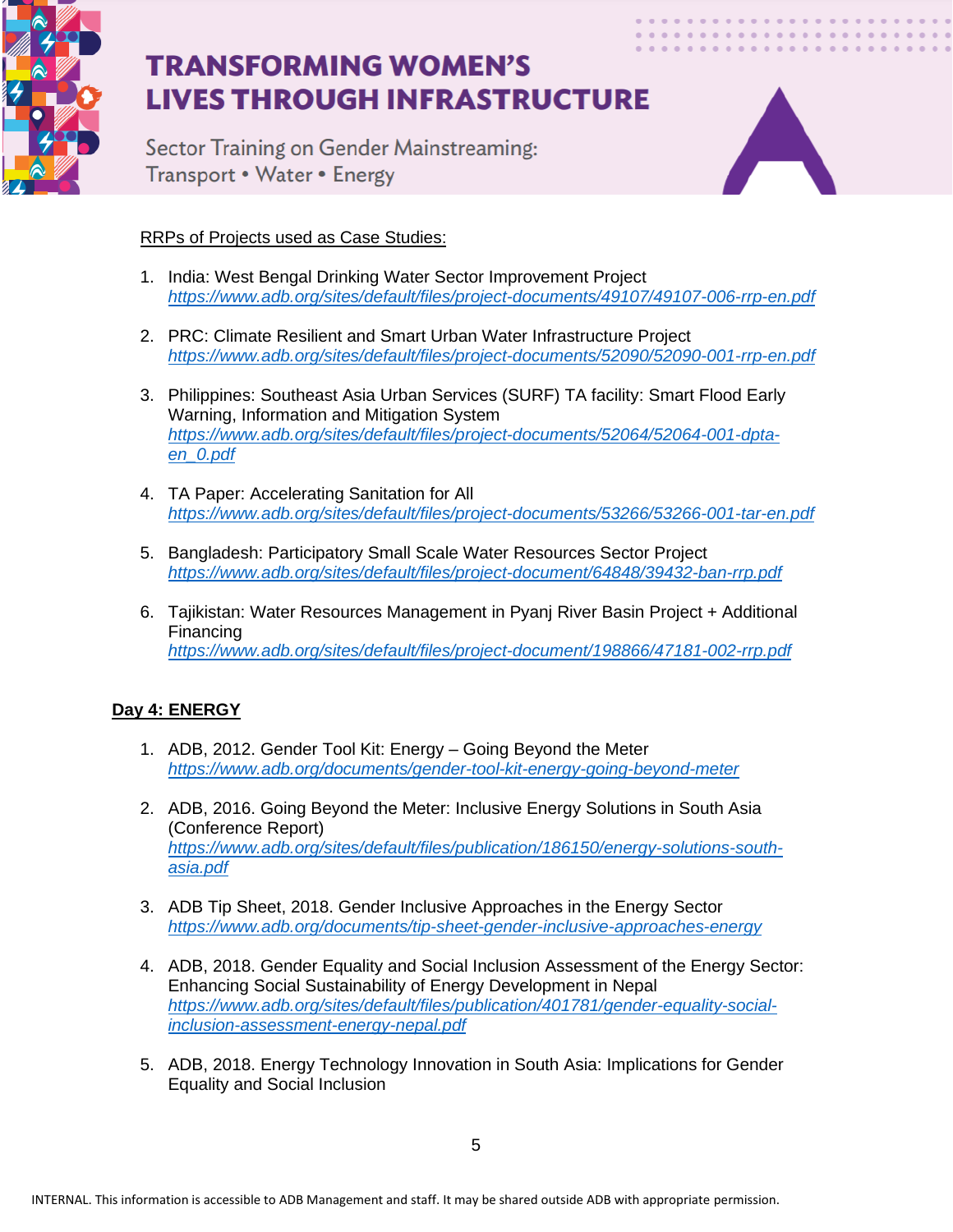

Sector Training on Gender Mainstreaming: Transport • Water • Energy



*[https://www.adb.org/sites/default/files/publication/463296/swp-061-energy-technology](https://www.adb.org/sites/default/files/publication/463296/swp-061-energy-technology-innovation-south-asia.pdf)[innovation-south-asia.pdf](https://www.adb.org/sites/default/files/publication/463296/swp-061-energy-technology-innovation-south-asia.pdf)*

- 6. ADB, 2020. WePower National Chapter Overview *[https://collaboration.worldbank.org/content/usergenerated/asi/cloud/attachments/sites/co](https://collaboration.worldbank.org/content/usergenerated/asi/cloud/attachments/sites/collaboration-for-development/en/groups/the-wepowernetwork/documents/jcr:content/content/primary/blog/the_national_chaptersofwepower-x1df/WEPOWER%20National%20Chapter_13Jul2020.pdf) [llaboration-for-development/en/groups/the](https://collaboration.worldbank.org/content/usergenerated/asi/cloud/attachments/sites/collaboration-for-development/en/groups/the-wepowernetwork/documents/jcr:content/content/primary/blog/the_national_chaptersofwepower-x1df/WEPOWER%20National%20Chapter_13Jul2020.pdf)[wepowernetwork/documents/jcr:content/content/primary/blog/the\\_national\\_chaptersofwe](https://collaboration.worldbank.org/content/usergenerated/asi/cloud/attachments/sites/collaboration-for-development/en/groups/the-wepowernetwork/documents/jcr:content/content/primary/blog/the_national_chaptersofwepower-x1df/WEPOWER%20National%20Chapter_13Jul2020.pdf) [power-x1df/WEPOWER%20National%20Chapter\\_13Jul2020.pdf](https://collaboration.worldbank.org/content/usergenerated/asi/cloud/attachments/sites/collaboration-for-development/en/groups/the-wepowernetwork/documents/jcr:content/content/primary/blog/the_national_chaptersofwepower-x1df/WEPOWER%20National%20Chapter_13Jul2020.pdf)*
- 7. ENERGIA, 2017. Energy Access and Gender: Getting the Right Balance *[https://documents1.worldbank.org/curated/en/463071494925985630/pdf/115066-BRI-](https://documents1.worldbank.org/curated/en/463071494925985630/pdf/115066-BRI-P148200-PUBLIC-FINALSEARSFGenderweb.pdf)[P148200-PUBLIC-FINALSEARSFGenderweb.pdf](https://documents1.worldbank.org/curated/en/463071494925985630/pdf/115066-BRI-P148200-PUBLIC-FINALSEARSFGenderweb.pdf)*
- 8. ENERGIA, 2015. A Regional Gender Assessment of Energy Policies and Programs in South Asia *<https://www.energia.org/assets/2016/06/02-PRF3-Regional-Gender-Review-WEB.pdf>*
- 9. ENERGIA, 2015. Project Overview: Improving Gender Inclusive Access to Clean and Renewable Energy in Bhutan, Nepal and Sri Lanka *<https://www.adb.org/sites/default/files/project-document/182303/44135-012-dpta-01.pdf>*
- 10. GWNET (Global Women's Network for the Energy Transition), 2019. Women for Sustainable Energy: Strategies to Foster Women's Talent for Transformational Change *<https://www.globalwomennet.org/wp-content/uploads/2020/02/Gwnet-study.pdf>*
- 11. IRENA (International Renewable Energy Agency), 2019. Renewable Energy: A Gender **Perspective** *[https://www.irena.org/-](https://www.irena.org/-/media/Files/IRENA/Agency/Publication/2019/Jan/IRENA_Gender_perspective_2019.pdf) [/media/Files/IRENA/Agency/Publication/2019/Jan/IRENA\\_Gender\\_perspective\\_2019.pdf](https://www.irena.org/-/media/Files/IRENA/Agency/Publication/2019/Jan/IRENA_Gender_perspective_2019.pdf)*
- 12. World Bank/ESMAP (Energy Sector Management Assistance Program), 2018. Getting To Gender Equality in Energy Infrastructure: Lessons from Electricity Generation, Transmission and Distribution Projects. *[https://openknowledge.worldbank.org/bitstream/handle/10986/29259/122887-](https://openknowledge.worldbank.org/bitstream/handle/10986/29259/122887-GenderEquality-Report-web-version1-19-18.pdf?sequence=5&isAllowed=y) [GenderEquality-Report-web-version1-19-18.pdf?sequence=5&isAllowed=y](https://openknowledge.worldbank.org/bitstream/handle/10986/29259/122887-GenderEquality-Report-web-version1-19-18.pdf?sequence=5&isAllowed=y)*
- 13. World Bank, ESMAP, 2013. Integrating Gender Considerations into Energy Operations. *[https://openknowledge.worldbank.org/bitstream/handle/10986/17479/765710ESM0P123](https://openknowledge.worldbank.org/bitstream/handle/10986/17479/765710ESM0P1230to0Energy0Operations.pdf?sequence=1&isAllowed=y) [0to0Energy0Operations.pdf?sequence=1&isAllowed=y](https://openknowledge.worldbank.org/bitstream/handle/10986/17479/765710ESM0P1230to0Energy0Operations.pdf?sequence=1&isAllowed=y)*

RRPs of Projects used as Case Studies:

1. Nepal: Power Transmission and Distribution Efficiency Enhancement Project <https://www.adb.org/sites/default/files/project-documents/50059/50059-002-rrp-en.pdf>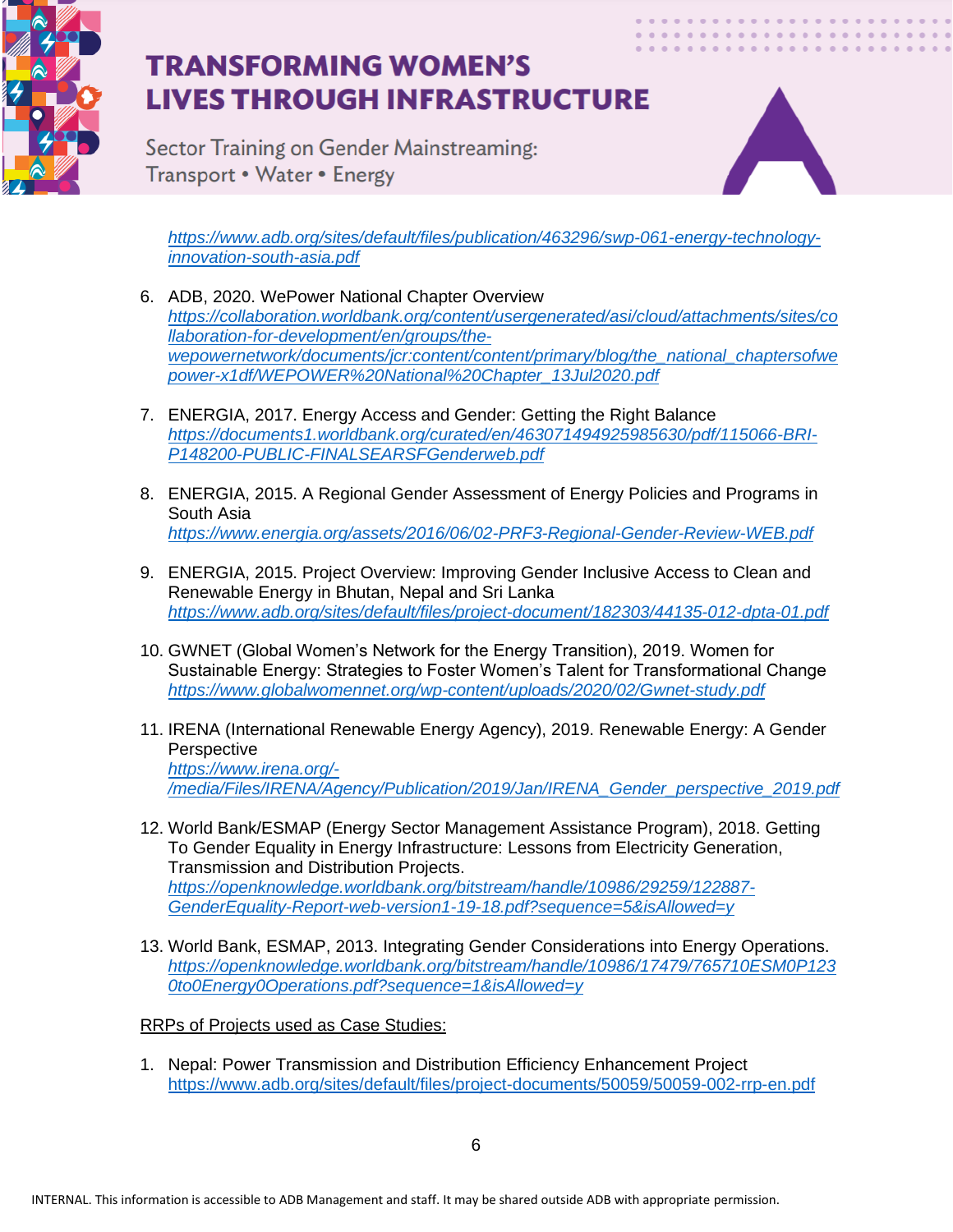

Sector Training on Gender Mainstreaming: Transport • Water • Energy



- 2. Indonesia: Eastern Indonesia Renewable Energy Project <https://www.adb.org/sites/default/files/project-documents/51209/51209-002-rrp-en.pdf>
- 3. Bangladesh: Power System Enhancement and Efficiency Improvement Project <https://www.adb.org/sites/default/files/project-documents/49423/49423-005-rrp.pdf>
- 4. India: Madhya Pradesh Energy Efficiency Improvement Investment Program <https://www.adb.org/sites/default/files/project-document/61370/43467-014-ind-rrp.pdf>
- 5. Maldives: Preparing Outer Islands for Sustainable Energy Development (POISED) Project <https://www.adb.org/sites/default/files/project-document/82419/46122-003-rrp.pdf>

#### **Videos**

### **Day 1: OVERVIEW**

- 1. Gender Dialogues: Road to Equality (3 min: 8:55-11:57 min segment), UNOPS *<https://www.youtube.com/watch?v=BUm0vyjmvyg&t=730s>*
- 2. TED Talk by Grete Faremo, Executive Director, UNOPS: *Rethinking Infrastructure in a World Designed for Men <https://www.youtube.com/watch?v=C5pKo4qVXHs>*

### **Day 2: TRANSPORT**

- 1. *Pakistan: Women Plant Millions of Trees to Rebuild Climate Resilience Roads ( 3:31 min) [https://www.adb.org/news/videos/pakistani-women-plant-millions-trees-rebuild](https://www.adb.org/news/videos/pakistani-women-plant-millions-trees-rebuild-climate-resilient-roads)[climate-resilient-roads](https://www.adb.org/news/videos/pakistani-women-plant-millions-trees-rebuild-climate-resilient-roads)*
- 2. *In Cambodia, Building Roads in Women's Work (2:58 min) <https://www.youtube.com/watch?v=ejg0NaCAZww&t=33s>*

### **Day 3: WATER**

- 1. *India: West Bengal Drinking Water Improvement Project (rural) (3:18 min) <https://www.youtube.com/watch?v=KcpUiuUPRV8>*
- 2. *Nepal: Clean Water Brings Hygiene and Happiness in Nepal's Small Towns (3:08 min) [https://www.adb.org/news/videos/clean-water-brings-hygiene-and-happiness-nepals](https://www.adb.org/news/videos/clean-water-brings-hygiene-and-happiness-nepals-small-towns)[small-towns](https://www.adb.org/news/videos/clean-water-brings-hygiene-and-happiness-nepals-small-towns)*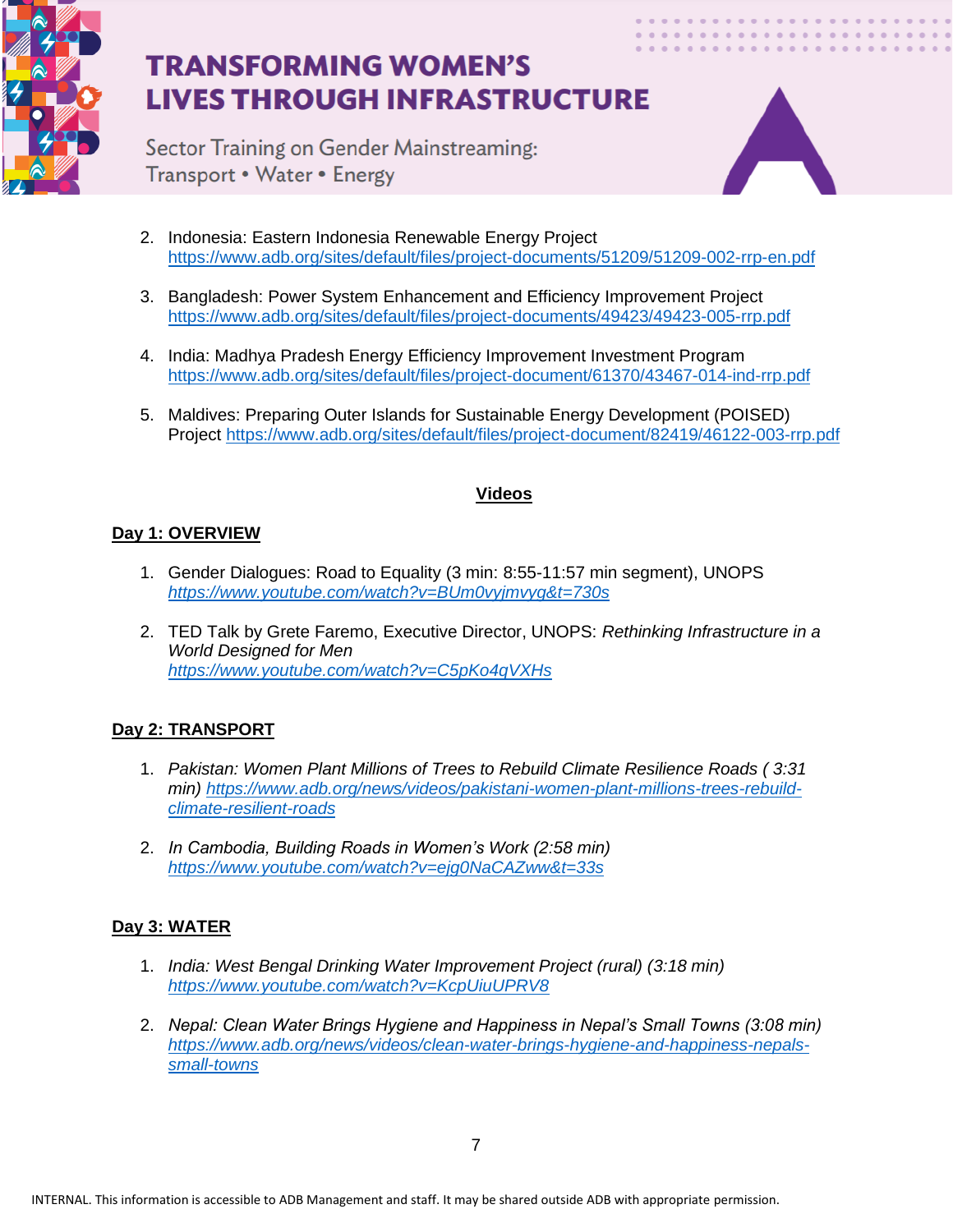

Sector Training on Gender Mainstreaming: Transport • Water • Energy



- 3. *Vedika Bhandarkar, CEO, Water.org (financial solutions to access to water) (1:58 min) <https://www.youtube.com/watch?v=POIw7iXa5F0>*
- 4. *Benefits of a Toilet, The WHY Foundation (2:33 min) <https://www.youtube.com/watch?v=j45keLFpYOY>*

## **Day 4: ENERGY**

- 1. *ENERGIA: Why Gender is Important to the Energy Access Conversation (1:24 min) <https://www.youtube.com/watch?v=LEokLlHg02Y>*
- 2. *IRENA, Women in and For Sustainable Energy (12 min) <https://www.youtube.com/watch?v=gN1HVn6zjyE>*
- 3. *Indonesia: Power to Empower: Randau Dedap Geothermal Power Project Supports Rural Women's Livelihoods (2:21 min) [https://www.adb.org/news/videos/south](https://www.adb.org/news/videos/south-sumatras-geothermal-power-project-supports-rural-womens-livelihood)[sumatras-geothermal-power-project-supports-rural-womens-livelihood](https://www.adb.org/news/videos/south-sumatras-geothermal-power-project-supports-rural-womens-livelihood)*
- 4. *Bhutan: Power Line Maintenance Means Jobs for Women in Bhutan (3:22 min) <https://www.adb.org/news/videos/power-line-maintenance-means-jobs-women-bhutan>*
- 5. *Indonesia: Power to Empower: Creating Jobs for Lombok Women Through Solar Power Skills Training/Vena Energy (4:59 min) [https://www.adb.org/news/videos/power-and](https://www.adb.org/news/videos/power-and-empower-creating-jobs-lombok-women-through-solar-power-skills-training)[empower-creating-jobs-lombok-women-through-solar-power-skills-training](https://www.adb.org/news/videos/power-and-empower-creating-jobs-lombok-women-through-solar-power-skills-training)*
- 6. *Indonesia: Power to Empower: Improving Lombok Women's Lives by Investing in Clean Energy/Vena Energy (Video: 5:07 min) [https://www.adb.org/news/videos/power-and](https://www.adb.org/news/videos/power-and-empower-improving-lombok-women-s-lives-investing-clean-energy?preview=ExocXC9Q254XuboNXIJc5H8tj1bla0MtjNNRCvNtekc)[empower-improving-lombok-women-s-lives-investing-clean](https://www.adb.org/news/videos/power-and-empower-improving-lombok-women-s-lives-investing-clean-energy?preview=ExocXC9Q254XuboNXIJc5H8tj1bla0MtjNNRCvNtekc)[energy?preview=ExocXC9Q254XuboNXIJc5H8tj1bla0MtjNNRCvNtekc](https://www.adb.org/news/videos/power-and-empower-improving-lombok-women-s-lives-investing-clean-energy?preview=ExocXC9Q254XuboNXIJc5H8tj1bla0MtjNNRCvNtekc)*

## **Blogs**

### **Day 1: OVERVIEW**

<https://blogs.adb.org/blog/making-infrastructure-work-women-and-girls-asia-and-pacific>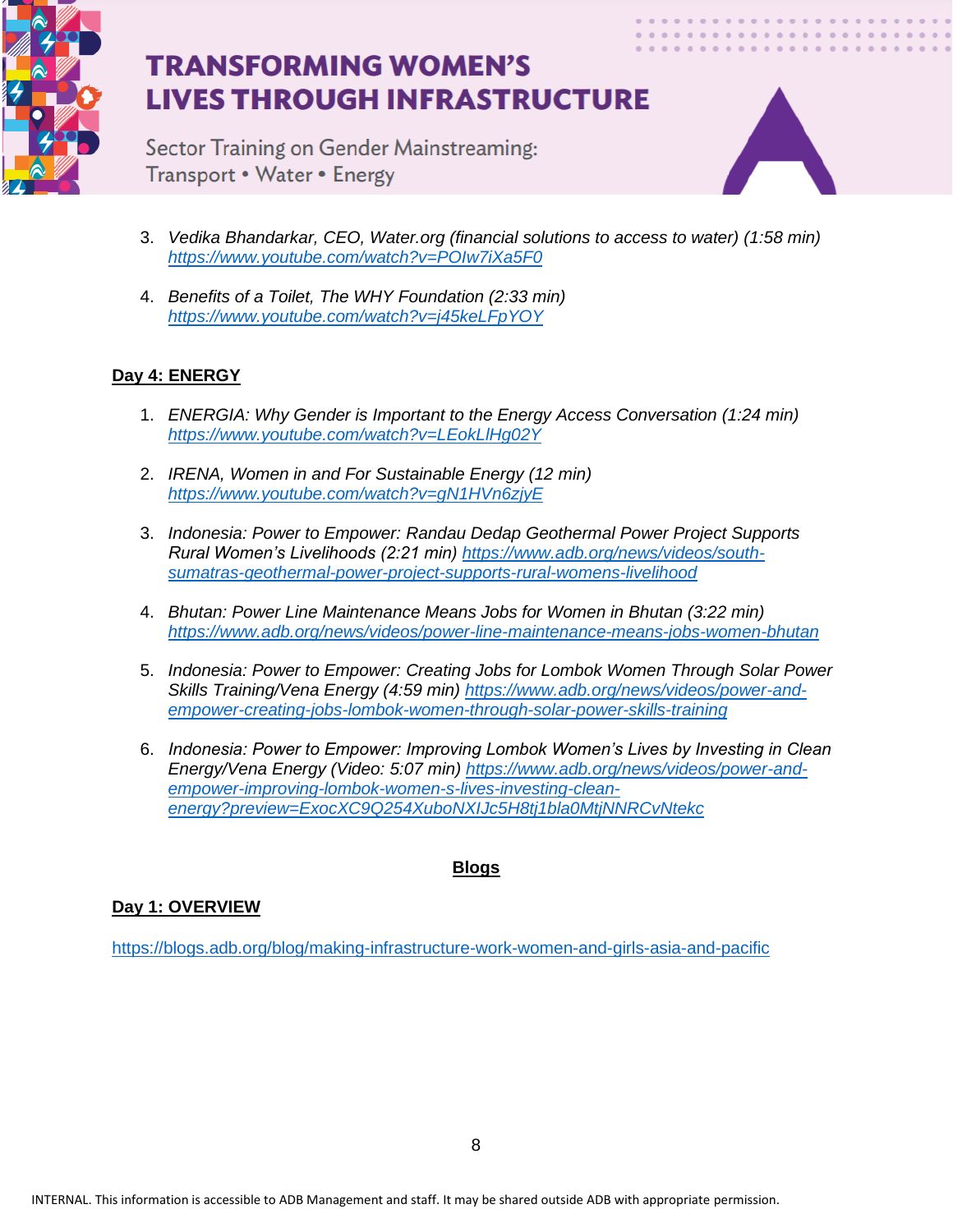

Sector Training on Gender Mainstreaming: Transport • Water • Energy





#### Making [infrastructure](https://blogs.adb.org/blog/making-infrastructure-work-women-and-girls-asia-and-pacific) work for women and girls in Asia and the Pacific - Asian [Development](https://blogs.adb.org/blog/making-infrastructure-work-women-and-girls-asia-and-pacific) [Bank](https://blogs.adb.org/blog/making-infrastructure-work-women-and-girls-asia-and-pacific)

Infrastructure has a critical role in narrowing gender gaps and accelerating the advancement of women and girls. If women are given a say in infrastructure design and investment, projects can become more effective enablers of their growth. blogs.adb.org

### <https://blogs.adb.org/blog/when-investing-infrastructure-dont-forget-gender>



#### When investing in [infrastructure,](https://blogs.adb.org/blog/when-investing-infrastructure-dont-forget-gender) don't forget [gender](https://blogs.adb.org/blog/when-investing-infrastructure-dont-forget-gender)

About the Asian Development Blog. The Asian Development Blog is a forum for high-quality commentary and insights from ADB staff and other development experts about issues and challenges facing Asia and the Pacific. blogs.adb.org

<https://blogs.adb.org/blog/helping-women-and-girls-survive-covid-19-and-its-aftermath>



#### Helping women and girls survive [COVID-19](https://blogs.adb.org/blog/helping-women-and-girls-survive-covid-19-and-its-aftermath) and its [aftermath](https://blogs.adb.org/blog/helping-women-and-girls-survive-covid-19-and-its-aftermath)

With COVID-19 imposing new challenges on women and exacerbating the numerous other difficulties they already face in their daily lives, a gender-sensitive response is crucial to this global health emergency. blogs.adb.org

<https://blogs.adb.org/blog/sticky-floors-career-highs-accelerating-shifts-gender-equality-asia>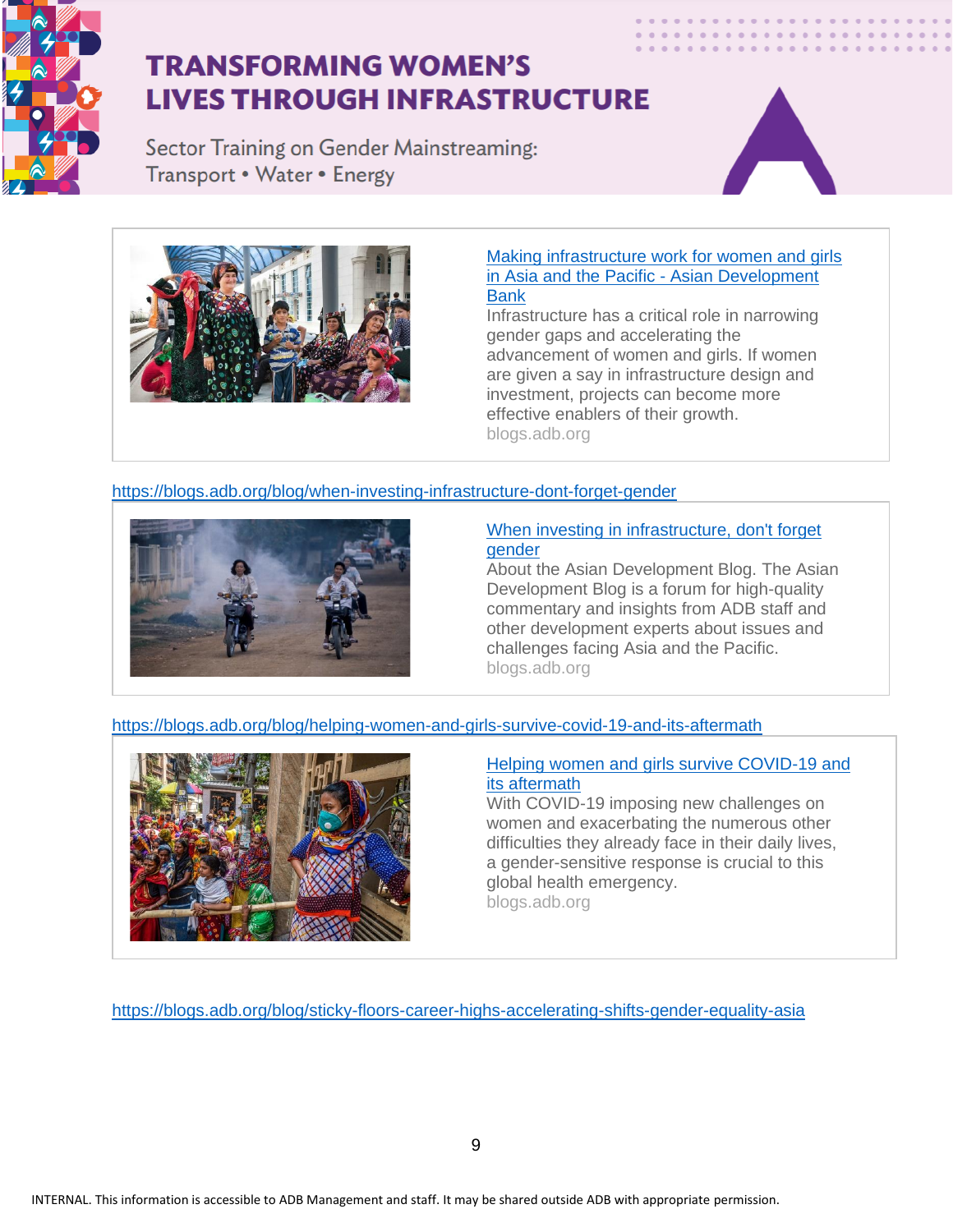

Sector Training on Gender Mainstreaming: Transport • Water • Energy





#### From sticky floors to [career](https://blogs.adb.org/blog/sticky-floors-career-highs-accelerating-shifts-gender-equality-asia) highs: [Accelerating](https://blogs.adb.org/blog/sticky-floors-career-highs-accelerating-shifts-gender-equality-asia) shifts to gender equality in Asia

A shift is underway in gender equality, the scale of which I could not have fully envisioned when I embarked on my career as an international civil servant more than three decades ago with a commitment to making a difference in all women's lives. blogs.adb.org

#### <https://blogs.adb.org/blog/women-s-participation-why-quality-counts-more-numbers>



#### Women's [participation:](https://blogs.adb.org/blog/women-s-participation-why-quality-counts-more-numbers) Why quality counts more than [numbers](https://blogs.adb.org/blog/women-s-participation-why-quality-counts-more-numbers)

Nana lives in a remote village. She is married with three children. Both she and her husband are farmers. Nana went to school up to grade 3. Every now and then, the households in her community are asked to attend a meeting. One day, the village leader requested her to attend a meeting the next day. blogs.adb.org

### **Day 2: TRANSPORT**

<https://blogs.adb.org/blog/why-women-feel-unsafe-public-transport>



#### Why women feel unsafe on public [transport](https://blogs.adb.org/blog/why-women-feel-unsafe-public-transport)

About the Asian Development Blog. The Asian Development Blog is a forum for high-quality commentary and insights from ADB staff and other development experts about issues and challenges facing Asia and the Pacific. blogs.adb.org

<https://blogs.adb.org/blog/using-data-improve-womens-safety-cities-transport>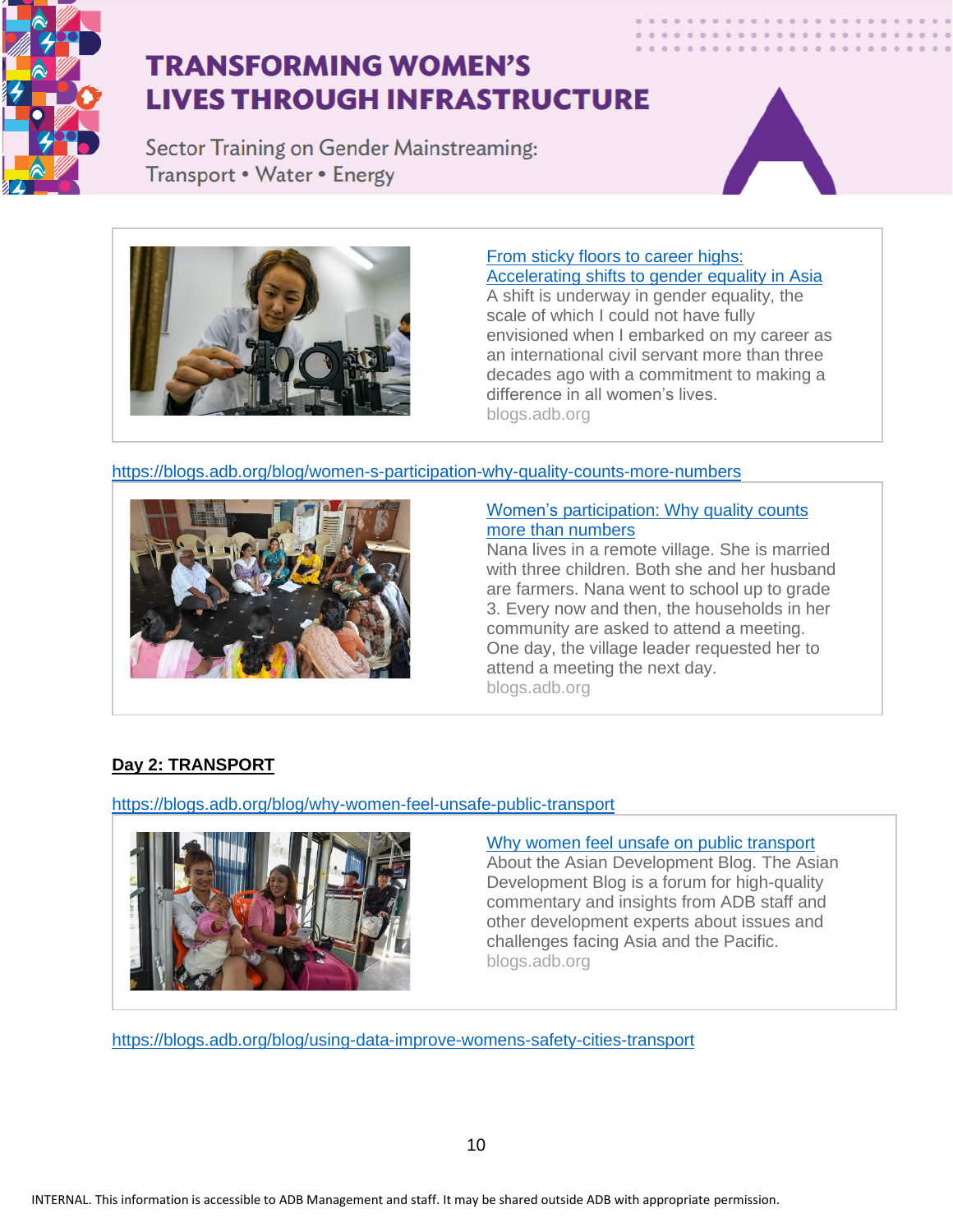

Sector Training on Gender Mainstreaming: Transport • Water • Energy





#### Using data to improve [women's](https://blogs.adb.org/blog/using-data-improve-womens-safety-cities-transport) safety in cities, [transport](https://blogs.adb.org/blog/using-data-improve-womens-safety-cities-transport)

The Safetipin app maps safe public areas for urban women so they can make safer decisions, and provides city stakeholders data to improve safety in public spaces and transport. blogs.adb.org

#### [https://blogs.adb.org/blog/how-integrate-violence-against-women-prevention-response-urban](https://blogs.adb.org/blog/how-integrate-violence-against-women-prevention-response-urban-transport)[transport](https://blogs.adb.org/blog/how-integrate-violence-against-women-prevention-response-urban-transport)



#### How to [integrate](https://blogs.adb.org/blog/how-integrate-violence-against-women-prevention-response-urban-transport) violence against women [prevention,](https://blogs.adb.org/blog/how-integrate-violence-against-women-prevention-response-urban-transport) response in urban transport - Asian [Development](https://blogs.adb.org/blog/how-integrate-violence-against-women-prevention-response-urban-transport) Bank

As part of ADB's support for the 16 Days of Activism Against Gender-Based Violence Global Campaign, here is a quick reference for urban transport specialists to address violence against women and girls (VAWG) in their efforts to ensure safe transport. blogs.adb.org

## **Day 3: WATER**

<https://blogs.adb.org/blog/last-woman-standing-toilet-equality-men-and-women>



#### Last woman [standing:](https://blogs.adb.org/blog/last-woman-standing-toilet-equality-men-and-women) Toilet equality for men and [women](https://blogs.adb.org/blog/last-woman-standing-toilet-equality-men-and-women)

About the Asian Development Blog. The Asian Development Blog is a forum for highquality commentary and insights from ADB staff and other development experts about issues and challenges facing Asia and the Pacific.

blogs.adb.org

<https://blogs.adb.org/blog/menstrual-hygiene-great-taboo-pacific>